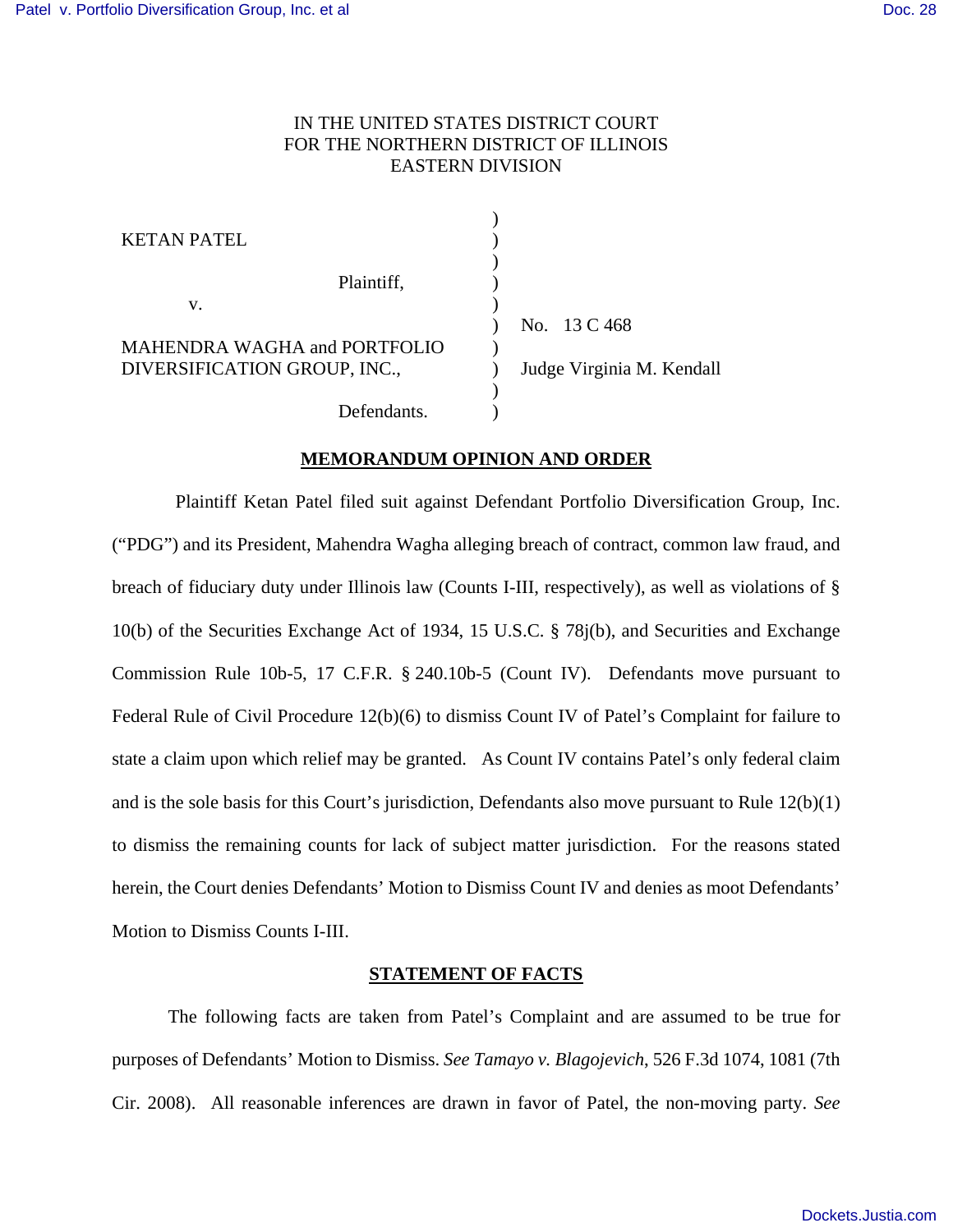*Killingsworth v. HSBC Bank*, 507 F.3d 614, 618 (7th Cir. 2007) (citing *Savory v. Lyons*, 469 F.3d 667, 670 (7th Cir. 2006)).

 Patel had saved funds in anticipation of acquiring a number of 7-Eleven convenience stores. (Complaint, ¶ 6.) After saving over \$500,000, Patel was approached by Defendant Wagha to invest the funds. (*Id.*) Patel and Wagha met in-person on February 8, 2011 at the Defendants' office in Schaumburg, Illinois to discuss the potential investment. (*Id.*)

 At a follow-up meeting on February 15, 2011, Patel informed Wagha that the funds were earmarked for purchasing 7-Eleven stores in less than three months. (*Id.* ¶ 7.) Wagha responded by recommending that Patel hire the Defendants to invest the funds for the three months leading up to the purchase. (*Id.*) At first, Patel declined to invest with Wagha. (*Id.*) However Wagha assured Patel that through PDG, he would invest the funds in a safe investment with little to no risk of loss prior to the closing date for the 7-Eleven purchase. (*Id.* ¶ 8.) Patel made it clear to Wagha that he would only hire the Defendants if they were sure that their investment decision would in no way jeopardize the availability of the funds to purchase the 7-Eleven stores. (*Id.*) Wagha assured Patel's that the investments he would make would be designed for low-risk and low-return in anticipation of Patel withdrawing the funds in less than three months. (*Id.* ¶ 9.) Wagha further assured Patel that the funds would be available for the purchase of the convenience stores. (*Id.*)

 After much discussion about Patel's investment objectives and after Wagha's repeated assurances that he would invest Patel's money in low-risk investments, Patel agreed to hire the Defendants. (*Id.* 19.) On February 14, 2011, Patel entered an Agreement with PDG to serve as his Investment Advisor (the "Agreement"). (*Id.* ¶ 11.) At the February 15 meeting, Patel gave the Defendants cash funds of \$511,000 along with paperwork to transfer \$49,937 from his retirement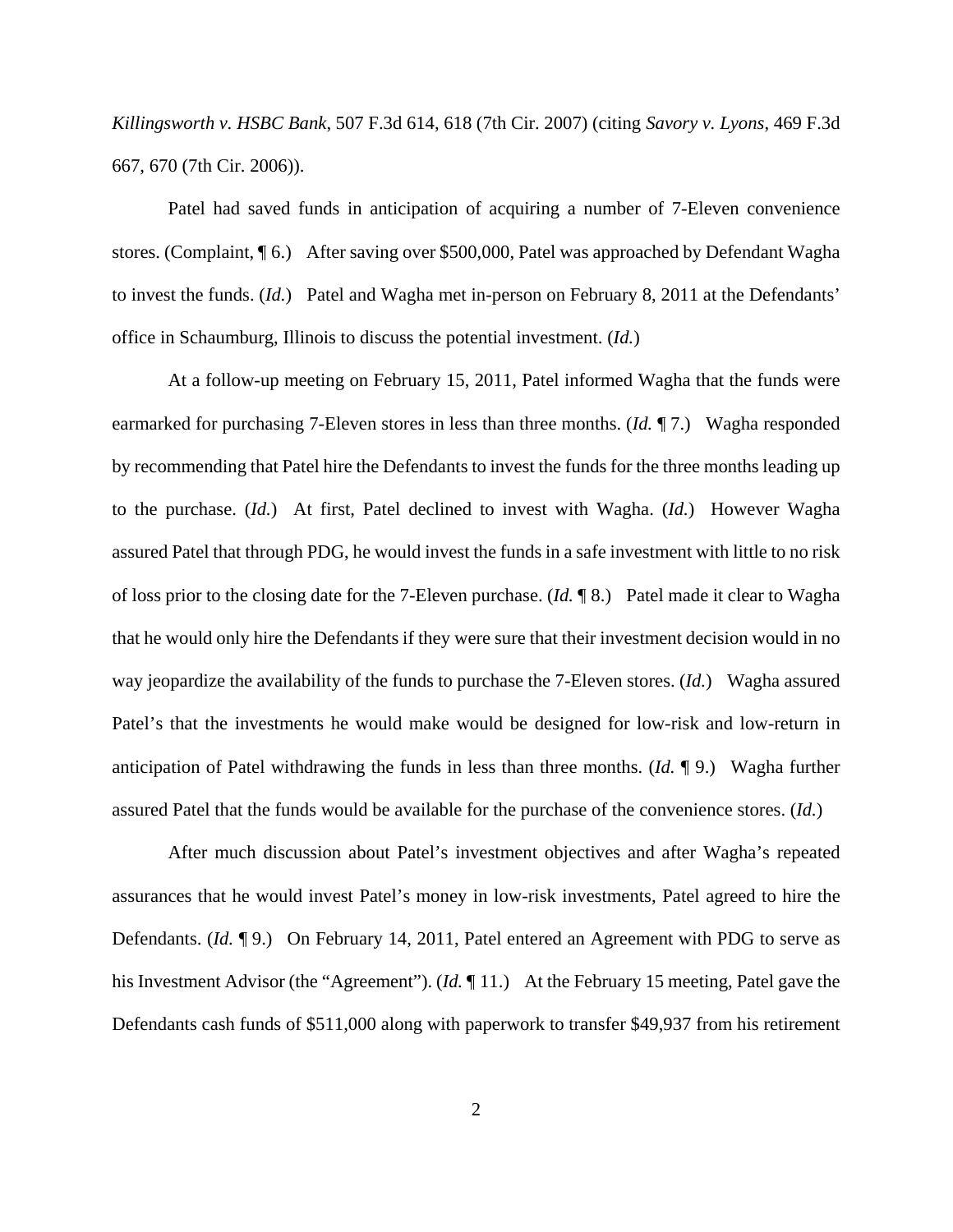account. (*Id.*) The Agreement between Patel and the Defendants utilized a third-party custodian, TD Ameritrade, to act as the clearing agent for all of the Defendants' trades. (*Id.* ¶ 14.) Shortly after the Agreement was signed and Patel's account was created, Patel invested his \$511,000 in savings and \$49,937 from his IRA account into his account with the Defendants. (*Id.* ¶¶ 15–16.) Patel met with the Defendants at their office in Schaumburg on several occasions and was assured by Wagha each time that the initial investment plus any profits would be returned to him so that he could purchase the 7-Eleven stores in April 2011. (*Id.* ¶ 17.)

 Instead of investing the money in low-risk investments, the Defendants invested Patel's funds in highly risky options trading. (*Id.* ¶ 21.) In doing so, the Defendants used Patel's money in an unauthorized manner. (*Id.*) In less than four months, these unauthorized investments lost nearly \$400,000 in value. (*Id.* ¶ 22.) On March 23, 2011, Patel contacted Wagha by email to remind him that he would be withdrawing his funds in April 2011. (*Id.* ¶ 18.) The Defendants ignored this email and on March 25, 2011, Patel visited the Defendants' office to inquire about the investment. (*Id.* ¶ 19.) Wagha met with Patel during his visit and informed him that the money was available in full whenever he needed it. (*Id.* ¶ 20.) In early June 2011, Patel contacted Wagha to retrieve his funds in order to purchase the conveniences stores he had discussed with the Defendants. (*Id.* ¶ 23.) During this conversation, Wagha informed Patel for the first time that he could not return the funds because the securities the Defendants purchased had plummeted in value. (*Id.* ¶ 24.) He also informed Patel, also for the first time, that contrary to Patel's instructions he had invested the money into risky options trading in search of a large return and that the investment lost close to \$400,000 in value. (*Id.* ¶ 25.) As a result, Patel was forced to find alternative means to refinance the purchase of the convenience stores. (*Id.* ¶ 26.)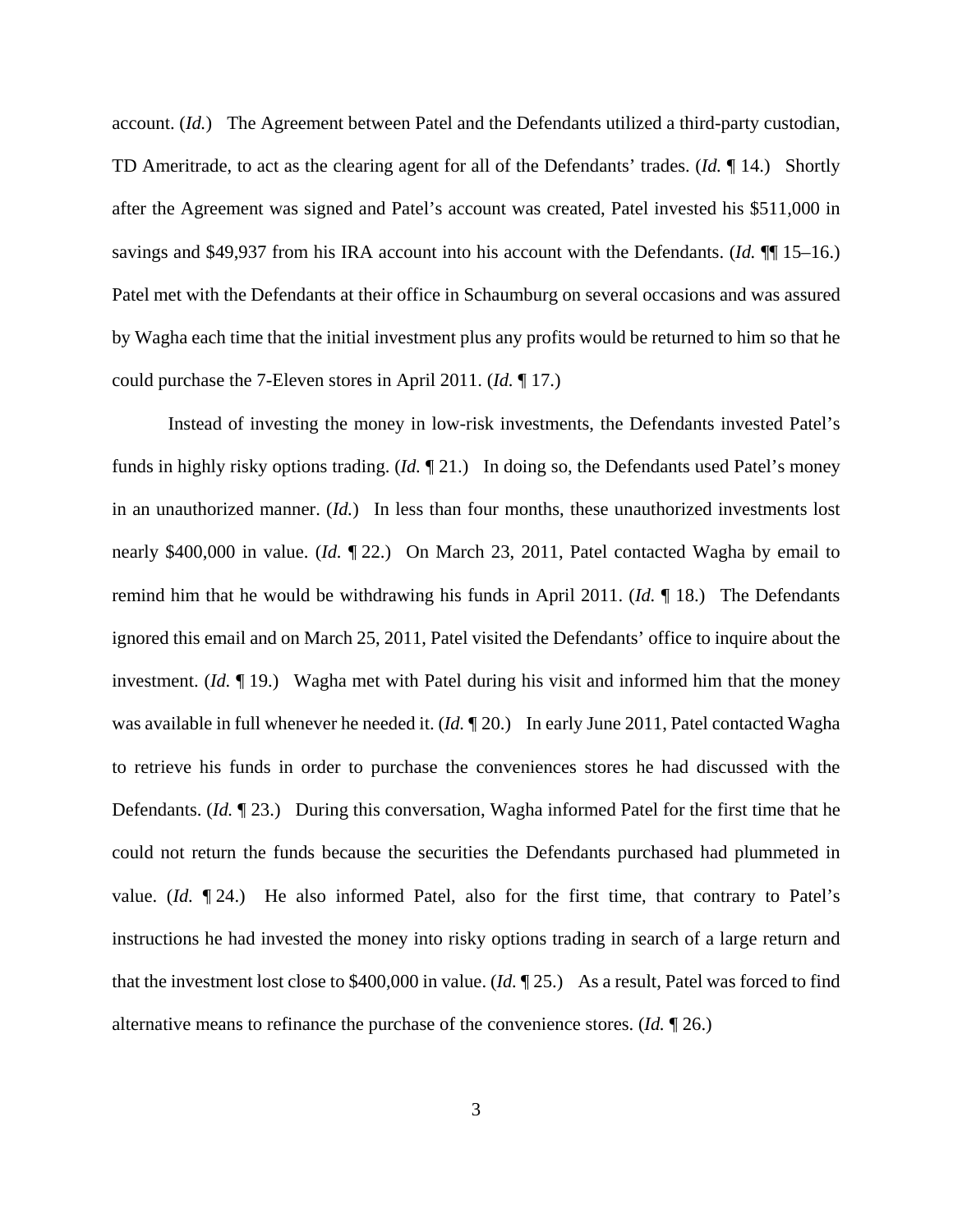After purchasing the stores, Patel set up another meeting with Wagha to understand how the Defendants lost his money through unauthorized trades. (*Id.*) Patel and Wagha met at the Defendants' office on June 6, 2012. (*Id.* ¶ 27.) At that meeting, Wagha took responsibility for the Defendants' error, acknowledged Patel's specific instructions, and acknowledged that the trades were unauthorized. (*Id.*) Wagha also stated that he made the trades in the hopes of earning greater commissions. (*Id*.) Per Patel's instruction, the Defendants liquidated the remaining funds in Patel's account and delivered Patel a check for \$175,000. (*Id.* ¶ 28.) On June 10, 2011, Patel wrote Wagha an email expressing his frustration with how the Defendants ignored his instructions and misrepresented their intentions regarding how they would invest his savings. (*Id.* ¶ 29.) In response, Wagha acknowledged in writing that Patel's "worry and anger are justified" and that he took "full and complete responsibility." (*Id.* ¶ 30, Exhibit 2.)

 Count I of Patel's Complaint alleges that PDG breached Sections 1 and 3 of the Agreement by failing to follow Patel's investment objectives and investing in highly volatile options.<sup>1</sup> (*Id.* ¶ 37.) Count II of Patel's Complaint alleges that Wagha and PDG engaged in common law fraud by knowingly and falsely representing to him that Wagha would invest in low-risk investment vehicles. (*Id.* ¶¶ 41–42.) Patel alleges that he reasonably and justifiably relied on these misrepresentations when he opened and maintained an account with the Defendants in which he invested over \$500,000. (*Id.* ¶¶ 44–45.) Patel further alleges that he suffered damages of at least \$400,000 as a result of his reliance on the Defendants' misrepresentations. (*Id.* ¶ 48.) Count III of

<u>.</u>

<sup>&</sup>lt;sup>1</sup> Section 1 of the Agreement provides in relevant part that "[o]n behalf of the client, [PDG] will buy, sell, exchange, convert, and otherwise trade in any and all Mutual Funds, Annuities, and Life contracts and the sub-accounts thereof, Stocks, Bonds, and other securities consistent with the Investment Analysis interpretations and judgments designed to seek investment return suitable to the Investment Objectives and goals of the Client." (*Id.* 12, Exhibit 1.) Section 3 of the Agreement provides in relevant part that as part of the Defendants' services, the Defendants would have Wagha consult with Patel from time to time about his investment objectives and would take action in the best interest of Patel in accordance with his investment objectives. (*Id.* ¶ 13, Exhibit 1.)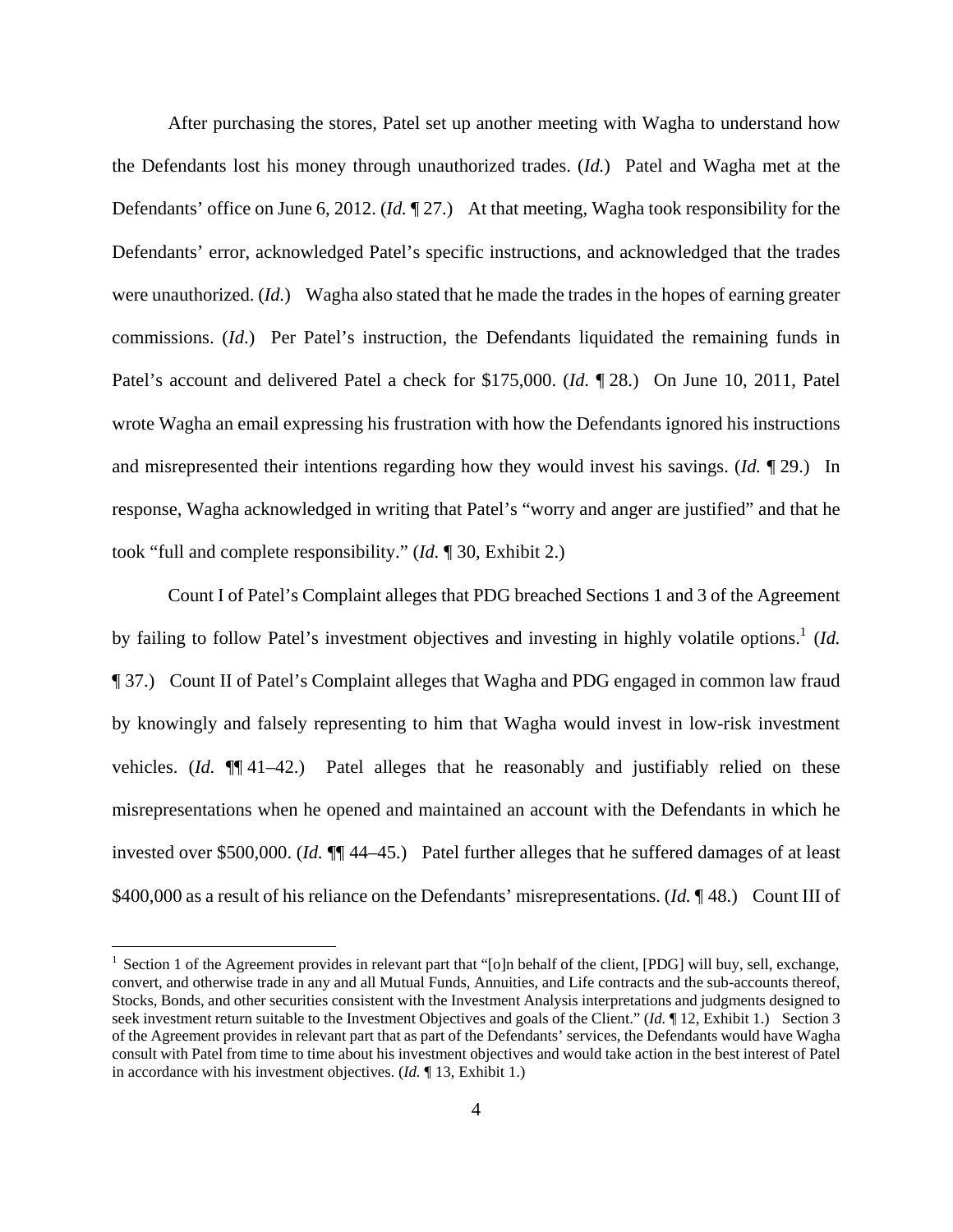Patel's Complaint alleges that Defendants Wagha and PDG breached their fiduciary duties of care and loyalty toward Patel by misrepresenting the nature of the investments they planned to make for him and by misappropriating Patel's funds and investing them in ways that ignored his instructions and compromised his investment objectives. (*Id.*  $\P$  51–52.) Count IV, Patel's only federal claim and the sole basis for this Court's jurisdiction,<sup>2</sup> alleges that the Defendants violated Section 10(b) of the Security and Exchange Act of 1934, 15 U.S.C. § 78j(b) and Rule 10b-5 of the Security Exchange Commission, 17 C.F.R. 240.10b-5, which makes it unlawful to defraud someone, to make any untrue statement of material fact, or to engage in any fraudulent or deceitful act or practice in connection with the purchase or sale of a security. (*Id.* ¶ 56.)

#### **STANDARD OF REVIEW**

When considering a motion to dismiss under Rule 12(b)(6), the Court accepts as true all facts alleged in the complaint and construes all reasonable inferences in favor of the plaintiff. *Killingsworth*, 507 F.3d at 618 (citing *Savory*, 469 F.3d at 670); *accord Murphy*, 51 F.3d at 717. To survive a Rule 12(b)(6) motion, "the complaint need only contain a 'short and plain statement of the claim showing that the pleader is entitled to relief.' " *EEOC v. Concentra Health Svcs., Inc.*, 496 F.3d 773, 776 (7th Cir. 2007) (quoting Fed.R.Civ.P. 8(a)(2)). The facts in the complaint must provide the defendant with "fair notice of what the … claim is and the grounds upon which it rests.' " *Bell Atlantic Corp. v. Twombly*, 550 U.S. 544, 555 (2007) (quoting *Conley v. Gibson*, 355 U.S. 41, 47 (1957)).

 In addition, Federal Rule of Civil Procedure 9(b) requires all allegations of fraud to be "state[d] with particularity," although "[m]alice, intent, knowledge, and other conditions of a person's mind may be alleged generally." Fed.R.Civ.P. 9(b). Rule 9(b) requires that the plaintiff

<sup>&</sup>lt;sup>2</sup> Plaintiff and both defendants are domiciled in the State of Illinois. (Complaint, ¶¶ 3–5.)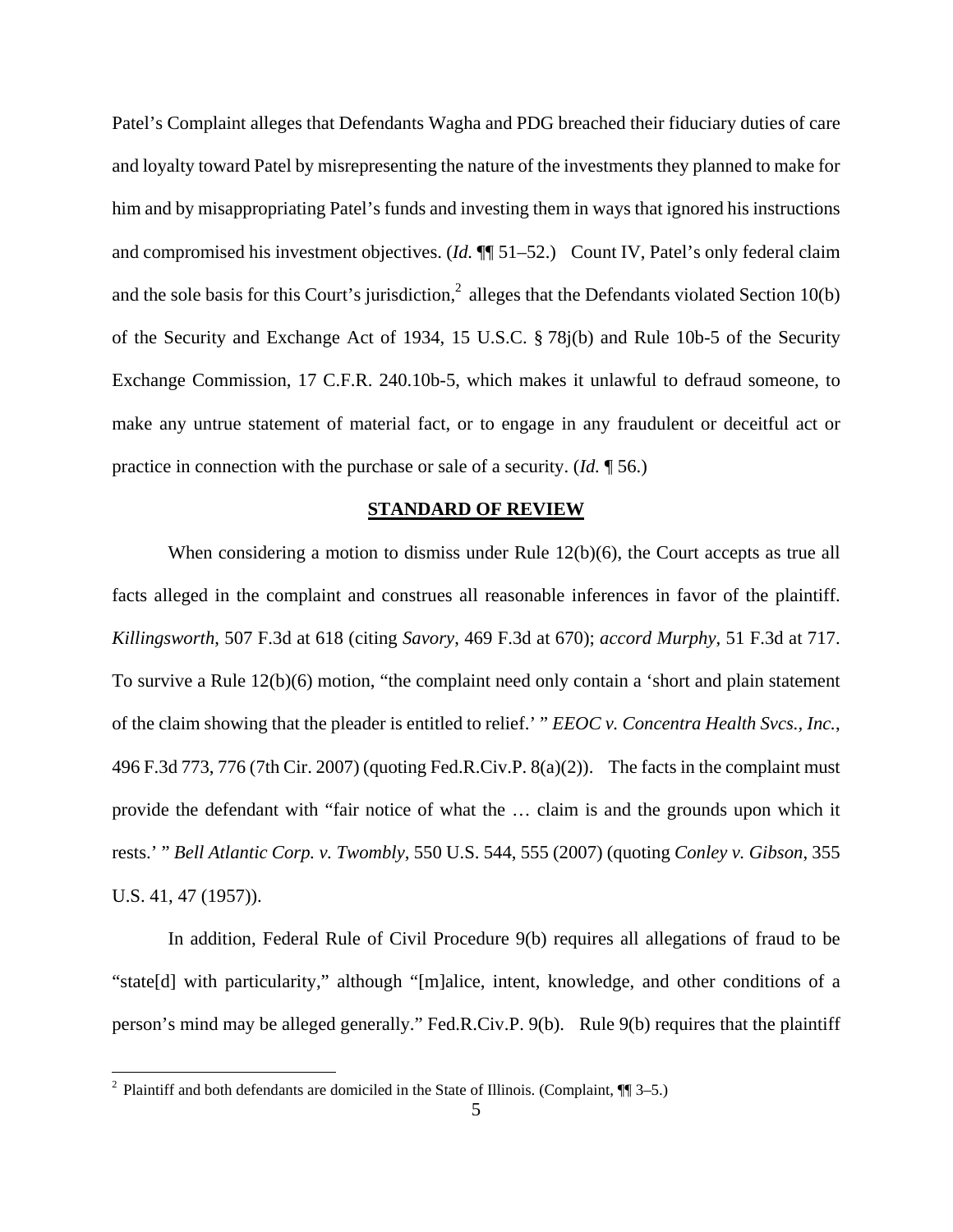"state the identity of the person who made the misrepresentation, the time, place, and content of the misrepresentation, and the method by which the misrepresentation was communicated to the plaintiff." *Vicom, Inc. v. Harbridge Merch. Servs., Inc.*, 20 F.3d 771, 777 (7th Cir. 1994). In other words, the plaintiff must allege "the who, what, when, where, and how" of the alleged fraud, *Wigod v. Wells Fargo Bank, N.A.*, 673 F.3d 547, 569 (7th Cir. 2012) (quoting *Windy City Metal Fabricators & Supply, Inc. v. CIT Tech. Financing Svc's, Inc.*, 536 F.3d 663, 668 (7th Cir. 2008)); "the first paragraph of any newspaper story," *DiLeo v. Ernst & Young*, 901 F.2d 624, 627 (7th Cir. 1990).

 In addition to the particularity requirements of Rule 9(b), the Private Securities Litigation Reform Act, 15 U.S.C. § 74u-4 *et seq*., further heightens the pleading standard for plaintiffs alleging securities fraud claims. *Makor Issues & Rights, Ltd. v. Tellabs, Inc.*, 437 F.3d 588, 594 (7th Cir. 2006) ("[T]he PSLRA essentially returns the class of cases it covers to a very specific version of fact pleading—one that exceeds even the particularity requirement of Federal Rule of Civil Procedure 9(b)."). Under the PSLRA, a securities fraud complaint must: (1) "specify each statement alleged to have been misleading, the reason or reasons why the statement is misleading, and, if an allegation regarding the statement or omission is made on information and belief, the complaint shall state with particularity all facts on which that belief is formed"; and (2) "state with particularity facts giving rise to a strong inference that the defendant acted with the required state of mind." 15 U.S.C. § 78u-4(b)(1)-(2). However, the motion to dismiss framework remains the same: accept all factual allegations as true and consider the complaint in its entirety. *Tellabs v. Makor Issues & Rights, Ltd.*, 551 U.S. 308, 322–23 (2007).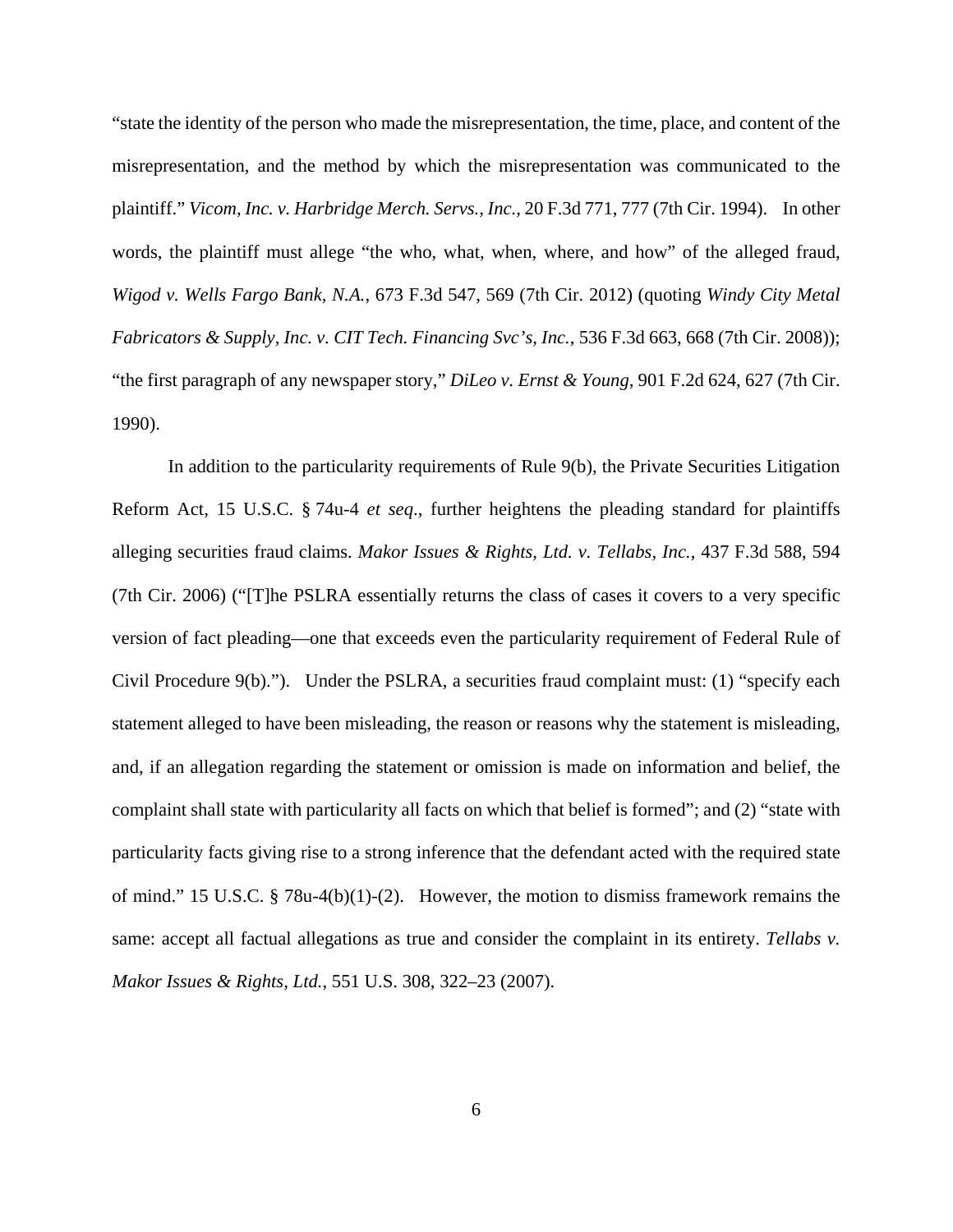#### **DISCUSSION**

Section 10(b) of the Securities and Exchange Act of 1934 provides:

It shall be unlawful for any person, directly or indirectly … [t]o use or employ, in connection with the purchase or sale of any security registered on a national securities exchange or any security not so registered … any manipulative or deceptive device or contrivance in contravention of such rules and regulations as the Commission may prescribe as necessary or appropriate in the public interest or for the protection of investors.

15 U.S.C. § 78j(b). SEC Rule 10b-5, promulgated pursuant to Section 10(b), makes it unlawful:

(a) To employ any device, or artifice to defraud,

(b) To make any untrue statement of material fact or to omit a material fact necessary in order to make the statements made, in light of the circumstances under which they were made, not misleading, or

(c) To engage in any act, practice, or course of business which operates or would operate as a fraud or deceit upon any person, in connection with the purchase or sale of any security.

17 C.F.R. § 240.10b-5.

 In order to prevail on a Rule 10b-5 claim, the plaintiff must establish that the defendant: (1) made a misstatement or omission, (2) of material fact, (3) with scienter, (4) in connection with the purchase or sale of securities, (5) upon which the plaintiff relied, and (6) that reliance proximately caused the plaintiff's injuries. *Stoneridge Investment Partners, LLC v. Scientific-Atlanta, Inc.*, 552 U.S. 148, 155 (2008) (citing *Dura Pharmaceuticals, Inc. v. Broudo*, 544 U.S. 336, 341–42 (2005)); *Pugh v. Tribune Co.*, 521 F.3d 686, 693 (7th Cir. 2008); *Stransky v. Cummins Engine Co., Inc.*, 51 F.3d 1329, 1331 (7th Cir. 1995).

 The Defendants in this case do not challenge the level of particularity in Patel's Complaint, nor do they contend that Patel has failed to allege a material misstatement of fact with scienter upon which plaintiff relied to his financial detriment. Instead, they argue that Patel's allegations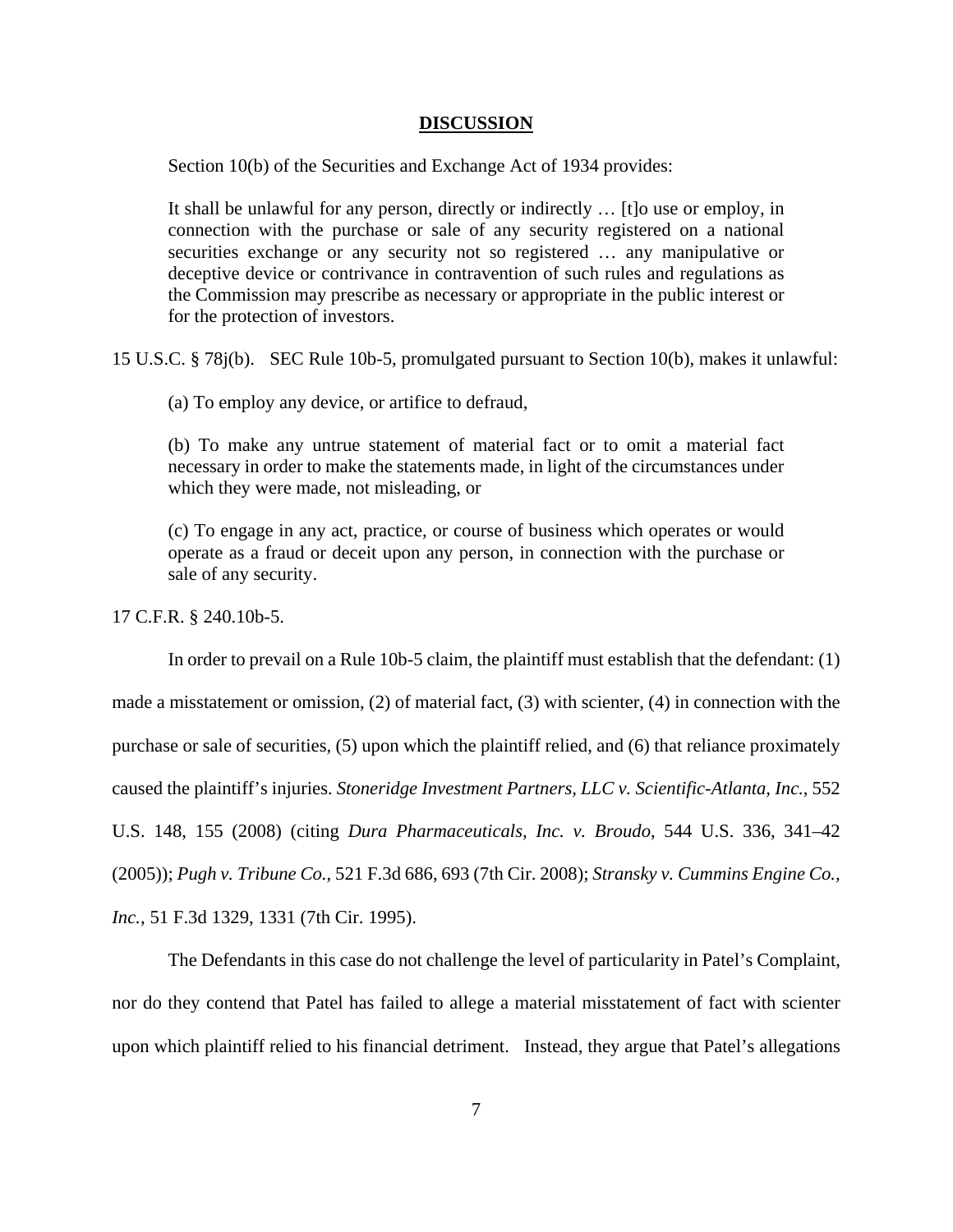fails to plead a violation of § 10(b) because his claims focus on the advisor's duties under the Agreement, not on the sale or purchase of a "security." That agreement, according to the Defendants, does not meet the requirements of an "investment contract" under 15 U.S.C. § 78c(a)(10) and therefore is not a "security" under the Act. Defendants submit that because Patel's claims center around an investor-investee agreement, they would more properly be litigated before the Financial Industry Regulatory Authority ("FINRA")<sup>3</sup> or, absent a FINRA arbitration provision in the Agreement, the state court.

 The cases the Defendants rely upon—*Milnarik v. M-S Commodities, Inc.*, 457 F.2d 274 (7th Cir. 1972), and *S.E.C. v. Lauer*, 864 F.Supp. 784 (N.D. Ill. 1994)—highlight the analytical flaw in this argument. In *Milnarik*, the plaintiffs entered an agreement with the defendant to trade commodity futures for their benefit. 457 F.2d at 275. When the investments went sour, the plaintiffs, recognizing that the "[f]utures contracts themselves are not securities" under the SEC Act, argued that the Act nevertheless governed because their agreement with the defendant was itself an "investment contract" and therefore a security. *Id.* The court rejected the plaintiffs' argument and held that the investor agreement with the broker was not itself an "investment contract" under the Act. *Id.* at 277–79. In *S.E.C. v. Lauer*, 864 F.Supp. 784 (N.D. Ill. 1994), several investors entered agreements and provided funds to the defendants with the understanding that those funds would be invested in "Prime Bank Instruments," an investment vehicle that in fact did not exist. *Id.* at 786. The court found that the manner in which funds were pooled satisfied the Seventh Circuit's "horizontal commonality" requirement for investment contracts and therefore

 $\overline{a}$ 

<sup>&</sup>lt;sup>3</sup> "FINRA is a private, non-profit corporation that is registered with the Securities and Exchange Commission (SEC) as a 'national securities association.' Such private regulation was made possible by the Maloney Act, which provides for the establishment of self-regulatory organizations to oversee the securities markets. 15 U.S.C. §§ 78 *o et seq*. In this capacity, FINRA creates and enforces rules that govern the industry alongside the SEC and is subject to significant SEC oversight." *Aslin v. Financial Industry Regulatory Authority, Inc.*, 704 F.3d 475, 476 (7th Cir. 2013).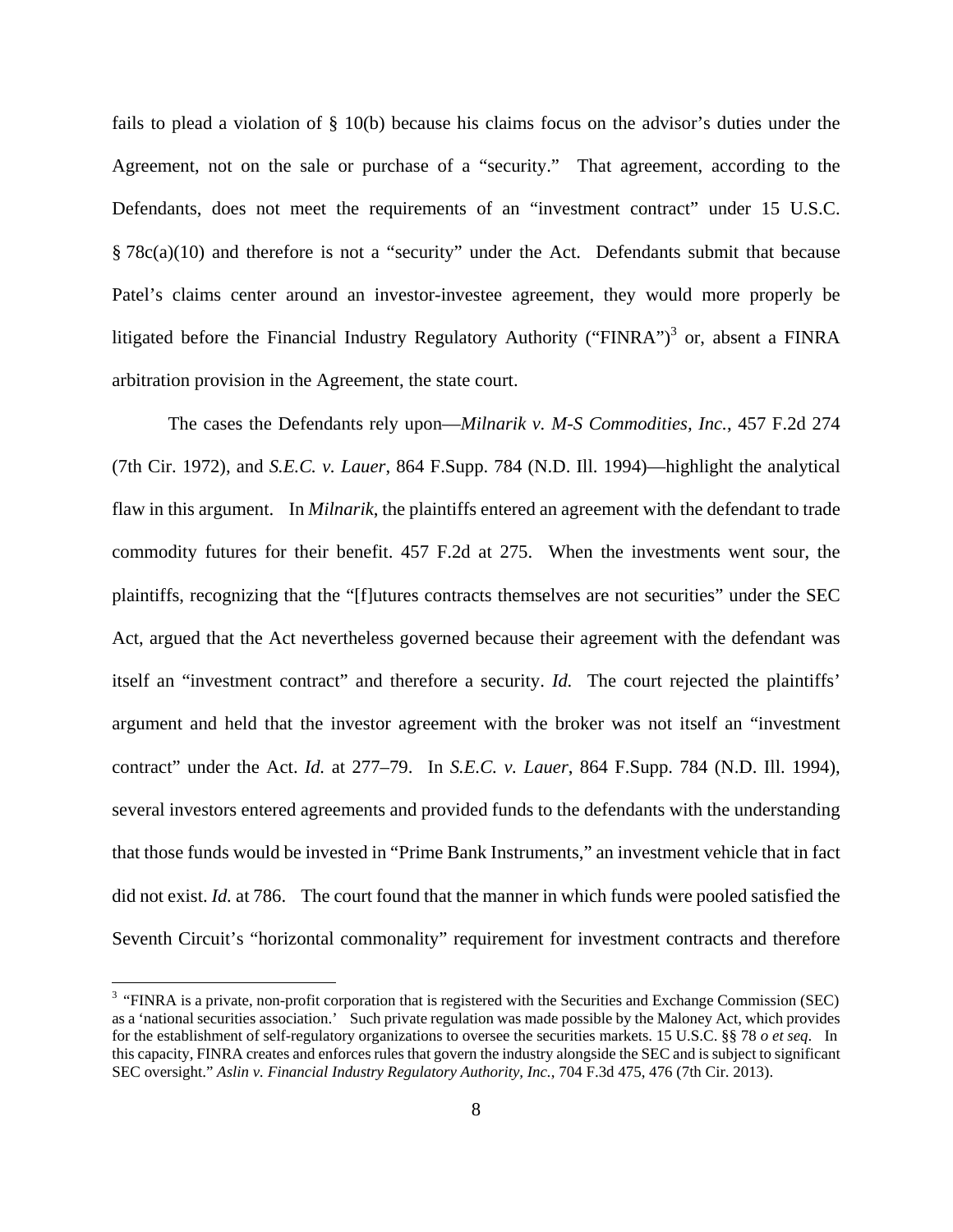investment agreements were "securities." *Id.* at 789–92. Because the agreements themselves were securities, it was irrelevant that the "Prime Bank Instruments" were non-existent and arguably outside the scope of § 77b.<sup>4</sup> *Id.* at 793.

 Unlike the futures commodities *Milnarik* and the "prime bank instruments" in *Lauer*, it is undisputed that the investment vehicles allegedly purchased by the Defendants in this case—high-risk options—qualify as securities under  $\S 78c(a)(10)$ . The term "security" for purposes of the Act is defined to include not only "investment contract[s]" but also "any put, call, straddle, *option*, or privilege on any security, certificate of deposit, or group or index of securities (including any interest therein or based on the value thereof)." 15 U.S.C.  $\S 78c(a)(10)$  (emphasis added).<sup>5</sup> The phrase "any put, call, straddle, option, or privilege on any security, certificate of deposit, or group or index of securities" was specifically inserted into Act's definitional language to expressly include various types of options within the definition of "security" and to make clear the exclusive jurisdiction of the Securities and Exchange Commission over them. *See* 15 U.S.C. §§ 77b(1), 78c(a)(1); Pub.L. 97-303, §§ 1, 2; H.Rep. No. 97-626; *Fry v. UAL Corp.*, 84 F.3d 936, 938 (7th Cir. 1996) ("Puts and other stock options are securities within the meaning of the Securities Exchange Act …") (citing 15 U.S.C. § 78c (a)(10), and *Blue Chip Stamps v. Manor Drug Stores*, 421 U.S. 723, 750–51 (1975)); *see also Wharf (Holdings) Ltd. v. United Intern. Holdings, Inc.*, 532 U.S. 588 (2001) (Securities Exchange Act of 1934 "defines 'security' to include both 'any … option … on any security' and 'any … right to … purchase" stock"); *Margolis v. Caterpillar, Inc.*, 815 F.Supp. 1150, 1154 (C.D. Ill. 1991) ("It is undisputed that the statutory definition of a

<u>.</u>

<sup>&</sup>lt;sup>4</sup> The *Lauer* court also suggested, without deciding, that even non-existent securities could fall within purview of federal securities laws. *Id.* at 792 (citing *Mishkin v. Peat, Marwick, Mitchell & Co.*, 744 F.Supp. 531, 553 n. 10 (S.D.N.Y. 1990)).

<sup>&</sup>lt;sup>5</sup> "[T]he definition of 'security' in the 1934 Act is essentially the same as the definition of 'security' in  $\S 2(1)$  of the Securities Act of 1933, 15 U.S.C. § 77b(1)." *Marine Bank v. Weaver*, 455 U.S. 551, 556 (1982) (citing *United Housing Foundation, Inc. v. Forman*, 421 U.S. 837, 847, n. 12 (1975)).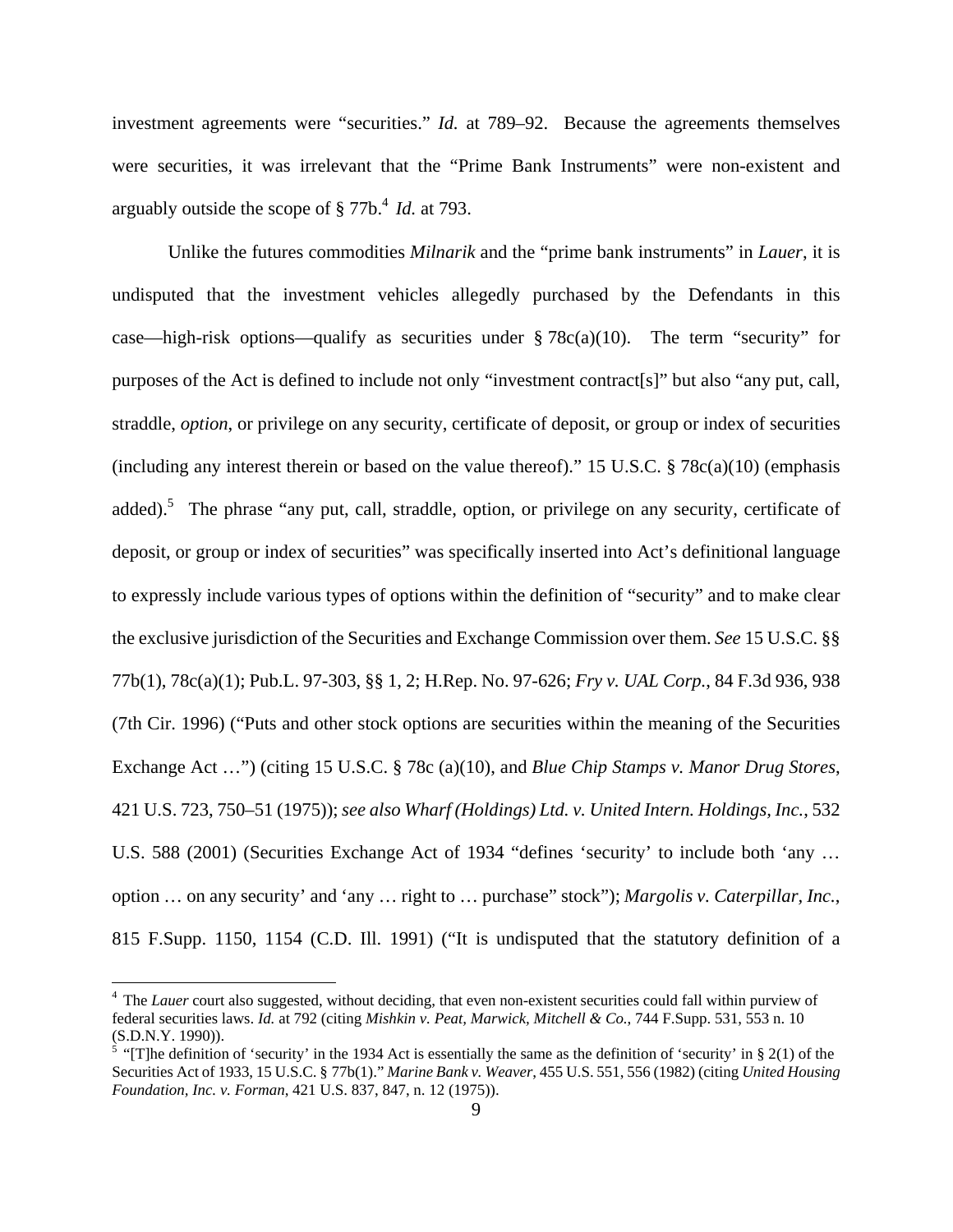'security' includes 'any put, call, straddle [or] option …."). Because the financial instruments the Defendants are alleged to have purchased with Patel's funds in violation of the Agreement qualify as securities, whether the Agreement itself is *also* a "security" under § 78c(a)(10) is beside the point.

 Furthermore, the misrepresentations alleged in Patel's Complaint were undeniably made "in connection with" the purchase or sale of options. The Supreme Court has held that to effectuate its remedial purpose, the SEC Act should be construed flexibly, not technically and restrictively. *SEC v. Zandford*, 535 U.S. 813, 819 (2002). Accordingly, when the Court has sought to give meaning to the phrase "in connection with the purchase or sale" in the context of § 10(b) and Rule 10b-5, it has "espoused a broad interpretation." *Merrill Lynch, Pierce, Fenner & Smith Inc. v. Dabit,* 547 U.S. 71, 85 (2006) (emphasis removed). To meet the "in connection with" requirement, it is sufficient that the fraudulent acts "coincide with" the sale of securities. *Id*; *Zandford*, 535 U.S. at 825. In this case, Patel alleges that the Defendants made numerous misrepresentations to him regarding the types of securities they would purchase with his funds. Patel further alleges that without his knowledge or approval and contrary to his express instructions, the Defendants engaged in the purchase of high-risk securities. These assertions sufficiently allege that the Defendants' intentional misrepresentations of material fact "coincided with" their purchase of "risky options."

 Lastly, Patel alleges that he relied on the Defendants' misrepresentations and his reliance proximately caused a loss of over \$500,000. Accordingly, the Court finds that Patel has properly alleged a claim under Rule 10b-5